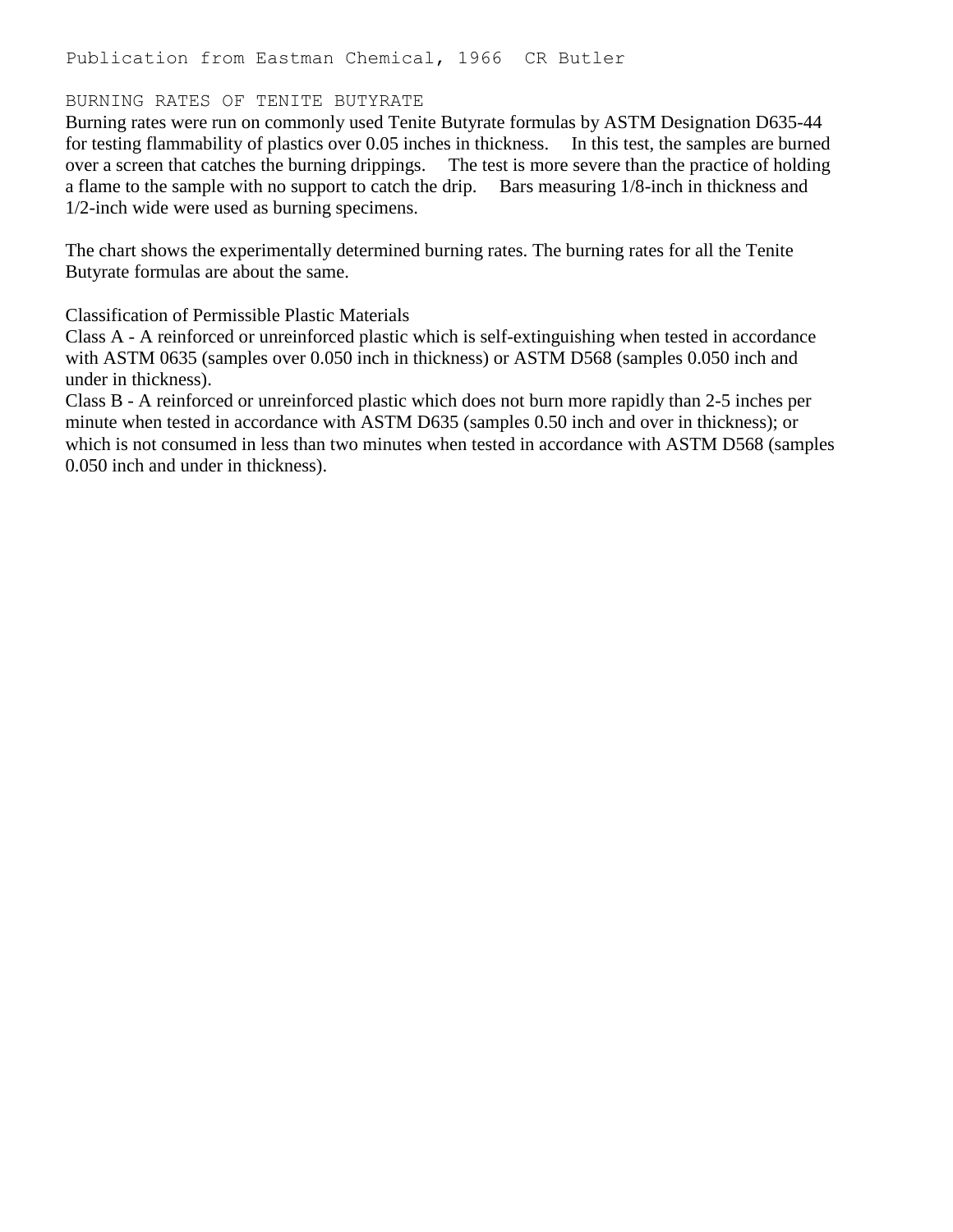

## BURNING RATE *AND* ELECTRICAL REQUIREMENTS

Burning rate of Tenite Butyrate as determined by ASTM 635-56T ranges from 0.75 "to 1.25 inches per minute. ASTM 635-56T is a newer, revised, version of ASTM *6^-kk;* however, the attached information may be helpful.